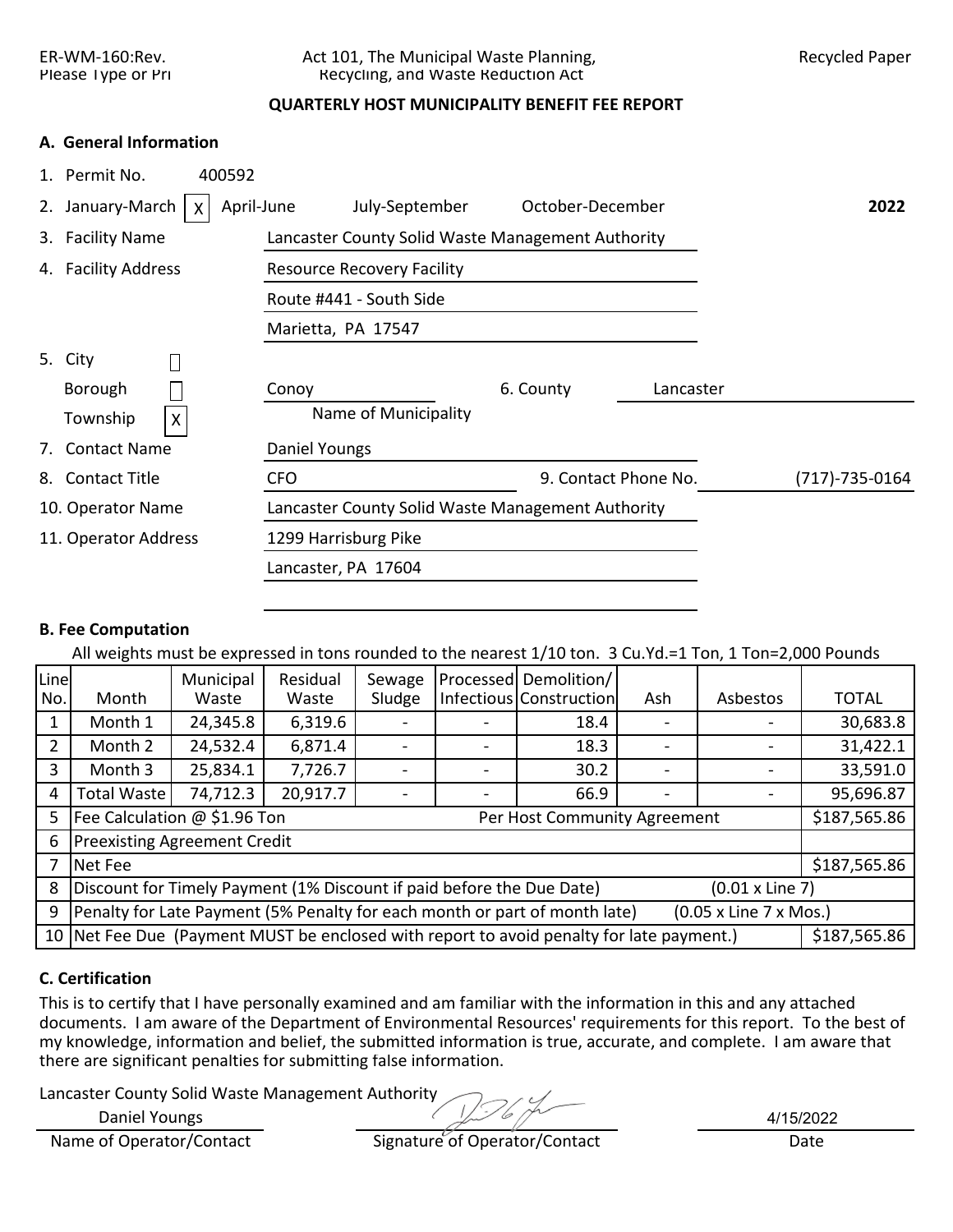

# **Municipal Waste Landfill and Resource Recovery Quarterly Operations and Recycling Fee Report**

Report generated On : 04/15/2022 09:07:35AM

Page 1 of 10

#### **A. General Information**

- 1. Permit No. : 400592
- 2. Quarter : January-March
- 3. Year : 2022
- 4. Facility Information Change Indicator : No
- 5. Facility Name : LCSWMA RESOURCE FACILITY
- 6. Facility Mailing Address : 1299 Harrisburg Pike, , Lancaster, PA 17603
- 7. Host Municipality :
- 8. County : LANCASTER
- 9. Facility Contact Name : Aaron Cutarelli

10. Phone No. : 717-874-4435

|                |                                                                                                          |                               |                        |        |                                           | B <sub>11</sub> Recycling Fee Computation (check payable to Recycling Eynd) Express all <u>weights</u> in tons rounded to mearest ONE TENTH fon, (1), 3 Cu. Yd <sub>AUI</sub> Ton, 1 Ton 52 Red to ownds. |                  |                  | Total            |
|----------------|----------------------------------------------------------------------------------------------------------|-------------------------------|------------------------|--------|-------------------------------------------|-----------------------------------------------------------------------------------------------------------------------------------------------------------------------------------------------------------|------------------|------------------|------------------|
| No.            |                                                                                                          | <b>Waste Weight</b><br>(tons) | Waste Weight<br>(tons) | (tons) | Sludge Weight Infectious Weight<br>(tons) | <b>Construction Weight</b><br>(tons)                                                                                                                                                                      | Weight<br>(tons) | Weight<br>(tons) | Weight<br>(tons) |
| 1              | January                                                                                                  | 24,345.9                      | 6,319.6                | 0.0    | 0.0                                       | 18.4                                                                                                                                                                                                      | 0.0              | 0.0              | 30,683.9         |
| $\overline{2}$ | February                                                                                                 | 24,532.5                      | 6,871.4                | 0.0    | 0.0                                       | 18.3                                                                                                                                                                                                      | 0.0              | 0.0              | 31,422.2         |
| 3              | March                                                                                                    | 25,834.2                      | 7,726.8                | 0.0    | 0.0                                       | 30.2                                                                                                                                                                                                      | 0.0              | 0.0              | 33,591.2         |
| $\overline{4}$ | Total                                                                                                    | 74,712.6                      | 20,917.8               | 0.0    | 0.0                                       | 66.9                                                                                                                                                                                                      | 0.0              | 0.0              | 95,697.3         |
| 5              | Nonprocessible Waste (Resource Recovery Facilities); Process Residue or ADC (Landfills) (Tons)           |                               |                        |        |                                           |                                                                                                                                                                                                           |                  |                  | 51.7             |
| 6              | Net Waste (Tons)                                                                                         |                               |                        |        |                                           |                                                                                                                                                                                                           |                  |                  | 95,645.6         |
| $\tau$         | Fee Calculation @\$2.00/Ton $(\$2.00*$ Line 6)                                                           |                               |                        |        |                                           |                                                                                                                                                                                                           |                  |                  | 191,291.20       |
| 8              | Discount for Timely Payment $(1.00\%$ Discount if paid before the Due Date) $(0.01 * Line 7)$            |                               |                        |        |                                           |                                                                                                                                                                                                           |                  |                  | 1,912.91         |
| 9              | Penalty for Late payment (5.00% Penalty for each month or part of month late) (0.05 $*$ line 7 $*$ Mos.) |                               |                        |        |                                           |                                                                                                                                                                                                           |                  |                  | 0.00             |
| 10             | Credit from Previous Overpayment (attach documentation to paper submission)                              |                               |                        |        |                                           |                                                                                                                                                                                                           |                  |                  | 0.00             |
| 11             | Net Fee Due (Payment MUST be enclosed with report to avoid penalty for late payment.)                    |                               |                        |        |                                           |                                                                                                                                                                                                           |                  |                  | 189,378.29       |
|                |                                                                                                          |                               |                        |        |                                           |                                                                                                                                                                                                           |                  |                  |                  |

**C. Environmental Stewardship Fee Computation (landfills only; check payable to Environmental Stewardship Fund)**

N/A Tons (from Line 4 TOTAL)  $*$  \$ 0.25/ton = \$ N/A due.

#### **D. Disposal Fee Computation (landfills only; check payable to Environmental Stewardship Fund)**

N/A Tons (from Line 4 TOTAL) , minus N/A Tons ash and nonprocessible waste from RRF used as ADC, minus N/A Tons hazardous waste converted to nonhazardous \* \$4.00/ton = \$ N/A due.

## **E. Certification**

This is to certify that I have personally examined and am familiar with the information in this and any attached documents. To the best of my knowledge, information and belief, the submitted information is true, accurate a

**Name of Authorized Representative (Print) Signature of Authorized Representative Date (mm/dd/yy)**

Daniel Youngs 4/15/2022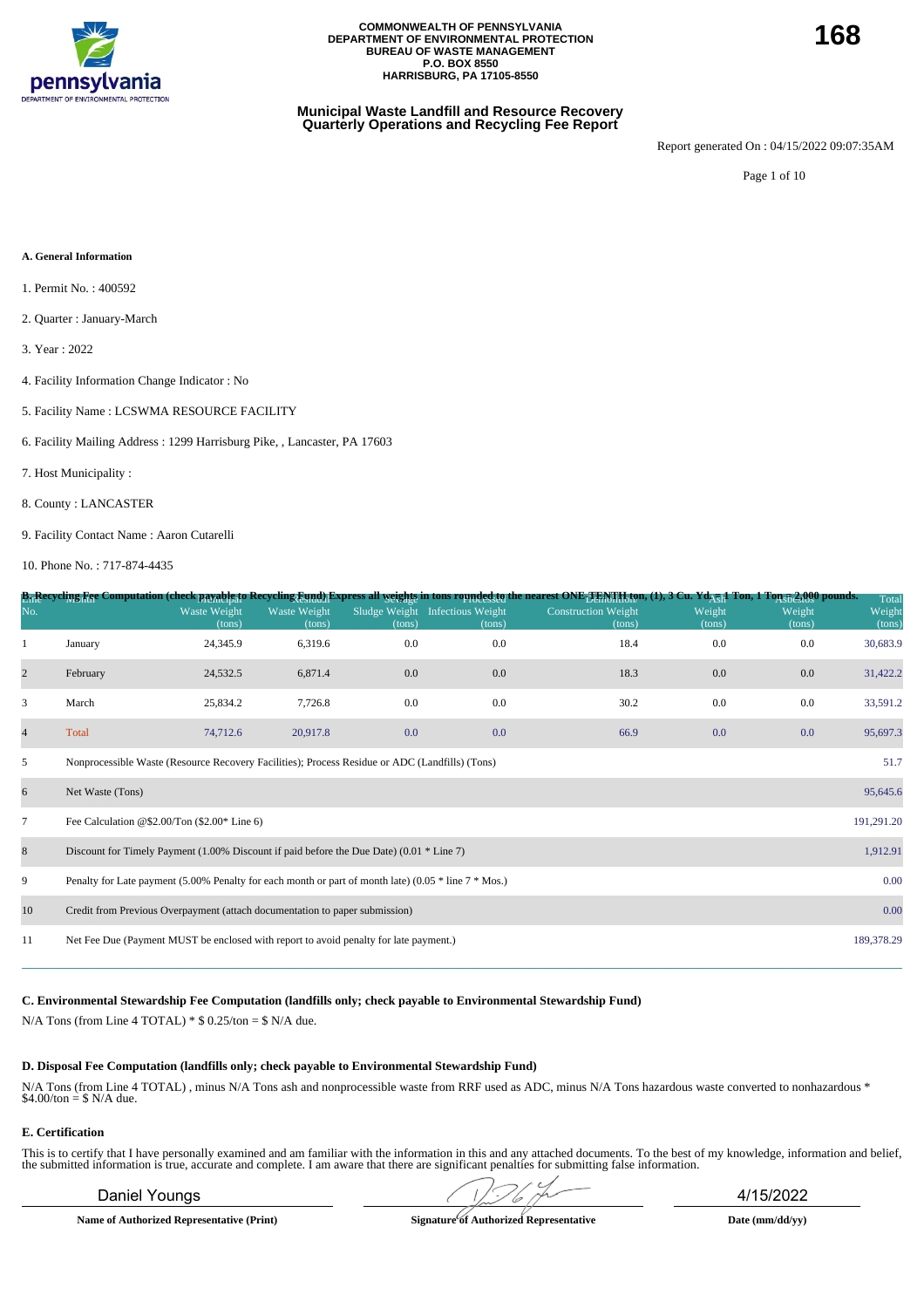

## **Municipal Waste Landfill and Resource Recovery Quarterly Operations and Recycling Fee Report**

Report generated On : 04/15/2022 09:07:35AM

Page 2 of 10

# **A. General Information**

- 1. Permit No. : 400592
- 2. Month : January
- 3. Year : 2022
- 4. Page : 1
- 5. Number of Days of Operation : 21

# **B. Monthly Operations Report**

Complete at least one worksheet for each month in quarter. Complete one line for each county within Pennsylvania from which you received waste and one line for<br>each state from which you received waste. Continue on addition

| Line<br>No.     | PA County Code<br>or State Abbrev.<br>If Out of State | Municipal<br>Waste Weight<br>(tons) | Residual<br>Waste Weight<br>(tons) | Sewage<br>(tons) | Processed<br>Sludge Weight Infectious Weight<br>(tons) | Demolition/<br><b>Construction Weight</b><br>(tons) | Ash<br>Weight<br>(tons) | <b>Asbestos</b><br>Weight<br>(tons) | Total<br>Weight<br>(tons) |
|-----------------|-------------------------------------------------------|-------------------------------------|------------------------------------|------------------|--------------------------------------------------------|-----------------------------------------------------|-------------------------|-------------------------------------|---------------------------|
| $\mathbf{1}$    | 06                                                    | 3.5                                 | 15.3                               | 0.0              | 0.0                                                    | $0.0\,$                                             | $0.0\,$                 | 0.0                                 | 18.8                      |
| $\overline{2}$  | 07                                                    | 0.0                                 | 5.3                                | 0.0              | 0.0                                                    | 0.0                                                 | 0.0                     | 0.0                                 | 5.3                       |
| $\overline{3}$  | 09                                                    | 0.0                                 | 162.8                              | 0.0              | 0.0                                                    | $0.0\,$                                             | 0.0                     | 0.0                                 | 162.8                     |
| $\overline{4}$  | 11                                                    | 0.0                                 | 3.8                                | 0.0              | 0.0                                                    | 0.0                                                 | 0.0                     | 0.0                                 | 3.8                       |
| 5 <sup>5</sup>  | 15                                                    | 0.0                                 | 21.1                               | 0.0              | $0.0\,$                                                | 0.0                                                 | $0.0\,$                 | 0.0                                 | 21.1                      |
| 6               | 18                                                    | 0.0                                 | 11.7                               | $0.0\,$          | 0.0                                                    | 0.0                                                 | 0.0                     | 0.0                                 | 11.7                      |
| $7\overline{ }$ | 21                                                    | 15.2                                | 0.3                                | 0.0              | 0.0                                                    | 0.0                                                 | 0.0                     | 0.0                                 | 15.5                      |
| 8               | 22                                                    | 88.1                                | 236.7                              | 0.0              | 0.0                                                    | 0.0                                                 | 0.0                     | 0.0                                 | 324.8                     |
| 9               | DE                                                    | 0.0                                 | 31.8                               | 0.0              | 0.0                                                    | 0.0                                                 | 0.0                     | 0.0                                 | 31.8                      |
| 10              | 36                                                    | 24,239.1                            | 4,250.2                            | 0.0              | 0.0                                                    | 18.4                                                | $0.0\,$                 | 0.0                                 | 28,507.7                  |
| 11              | 38                                                    | 0.0                                 | 446.0                              | 0.0              | 0.0                                                    | 0.0                                                 | 0.0                     | 0.0                                 | 446.0                     |
| 12              | 39                                                    | 0.0                                 | 156.2                              | $0.0\,$          | $0.0\,$                                                | 0.0                                                 | 0.0                     | 0.0                                 | 156.2                     |

**168W**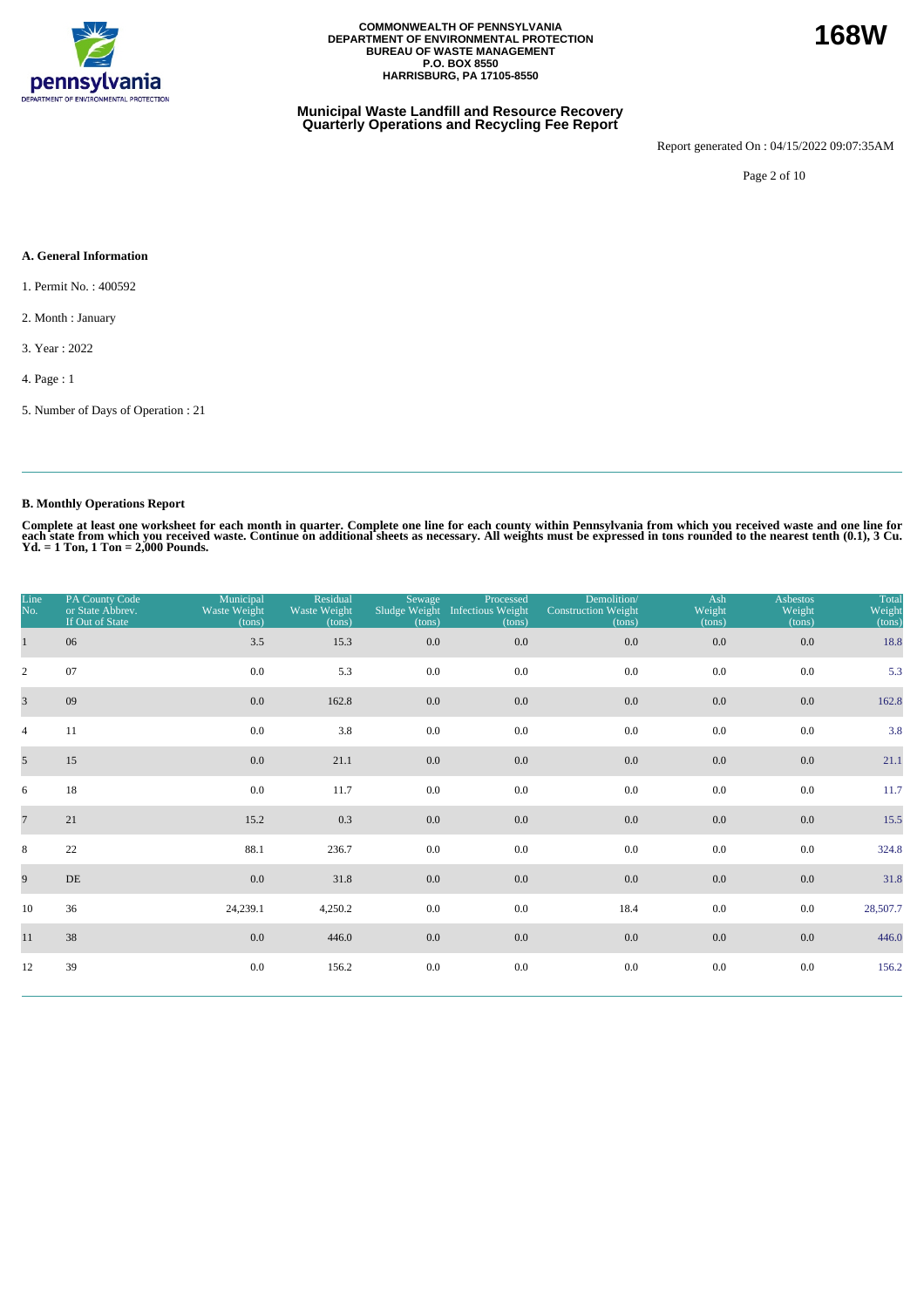

## **Municipal Waste Landfill and Resource Recovery Quarterly Operations and Recycling Fee Report**

Report generated On : 04/15/2022 09:07:35AM

**168W**

Page 3 of 10

## **A. General Information**

- 1. Permit No. : 400592
- 2. Month : January
- 3. Year : 2022
- 4. Page : 2
- 5. Number of Days of Operation : 21

# **B. Monthly Operations Report**

| Line<br>No.     | PA County Code<br>or State Abbrev.<br>If Out of State | Municipal<br>Waste Weight<br>(tons) | Residual<br>Waste Weight<br>(tons) | Sewage<br>Sludge Weight<br>(tons) | Processed<br>Infectious Weight<br>(tons) | Demolition/<br><b>Construction Weight</b><br>(tons) | Ash<br>Weight<br>(tons) | <b>Asbestos</b><br>Weight<br>(tons) | Total<br>Weight<br>(tons) |
|-----------------|-------------------------------------------------------|-------------------------------------|------------------------------------|-----------------------------------|------------------------------------------|-----------------------------------------------------|-------------------------|-------------------------------------|---------------------------|
| $\mathbf{1}$    | 40                                                    | $0.0\,$                             | 328.4                              | 0.0                               | 0.0                                      | $0.0\,$                                             | $0.0\,$                 | 0.0                                 | 328.4                     |
| $\overline{2}$  | MD                                                    | 0.0                                 | 11.0                               | 0.0                               | 0.0                                      | 0.0                                                 | 0.0                     | 0.0                                 | 11.0                      |
| $\overline{3}$  | 45                                                    | 0.0                                 | 127.4                              | 0.0                               | 0.0                                      | $0.0\,$                                             | 0.0                     | 0.0                                 | 127.4                     |
| $\overline{4}$  | 46                                                    | $0.0\,$                             | 48.2                               | 0.0                               | 0.0                                      | 0.0                                                 | 0.0                     | 0.0                                 | 48.2                      |
| $5\overline{)}$ | $\mathbf{N}\mathbf{J}$                                | 0.0                                 | 69.4                               | $0.0\,$                           | $0.0\,$                                  | 0.0                                                 | $0.0\,$                 | 0.0                                 | 69.4                      |
| 6               | $_{\mathrm{NY}}$                                      | 0.0                                 | 9.4                                | 0.0                               | 0.0                                      | 0.0                                                 | 0.0                     | 0.0                                 | 9.4                       |
| $\overline{7}$  | NC                                                    | 0.0                                 | 142.7                              | $0.0\,$                           | 0.0                                      | 0.0                                                 | 0.0                     | 0.0                                 | 142.7                     |
| 8               | 48                                                    | 0.0                                 | 18.6                               | 0.0                               | 0.0                                      | 0.0                                                 | 0.0                     | 0.0                                 | 18.6                      |
| 9               | 49                                                    | 0.0                                 | 17.2                               | 0.0                               | 0.0                                      | 0.0                                                 | 0.0                     | 0.0                                 | 17.2                      |
| 10              | 51                                                    | 0.0                                 | 6.2                                | 0.0                               | 0.0                                      | 0.0                                                 | 0.0                     | 0.0                                 | 6.2                       |
| 11              | 54                                                    | 0.0                                 | 7.2                                | $0.0\,$                           | 0.0                                      | 0.0                                                 | 0.0                     | 0.0                                 | 7.2                       |
| 12              | 61                                                    | 0.0                                 | 11.5                               | 0.0                               | $0.0\,$                                  | 0.0                                                 | 0.0                     | 0.0                                 | 11.5                      |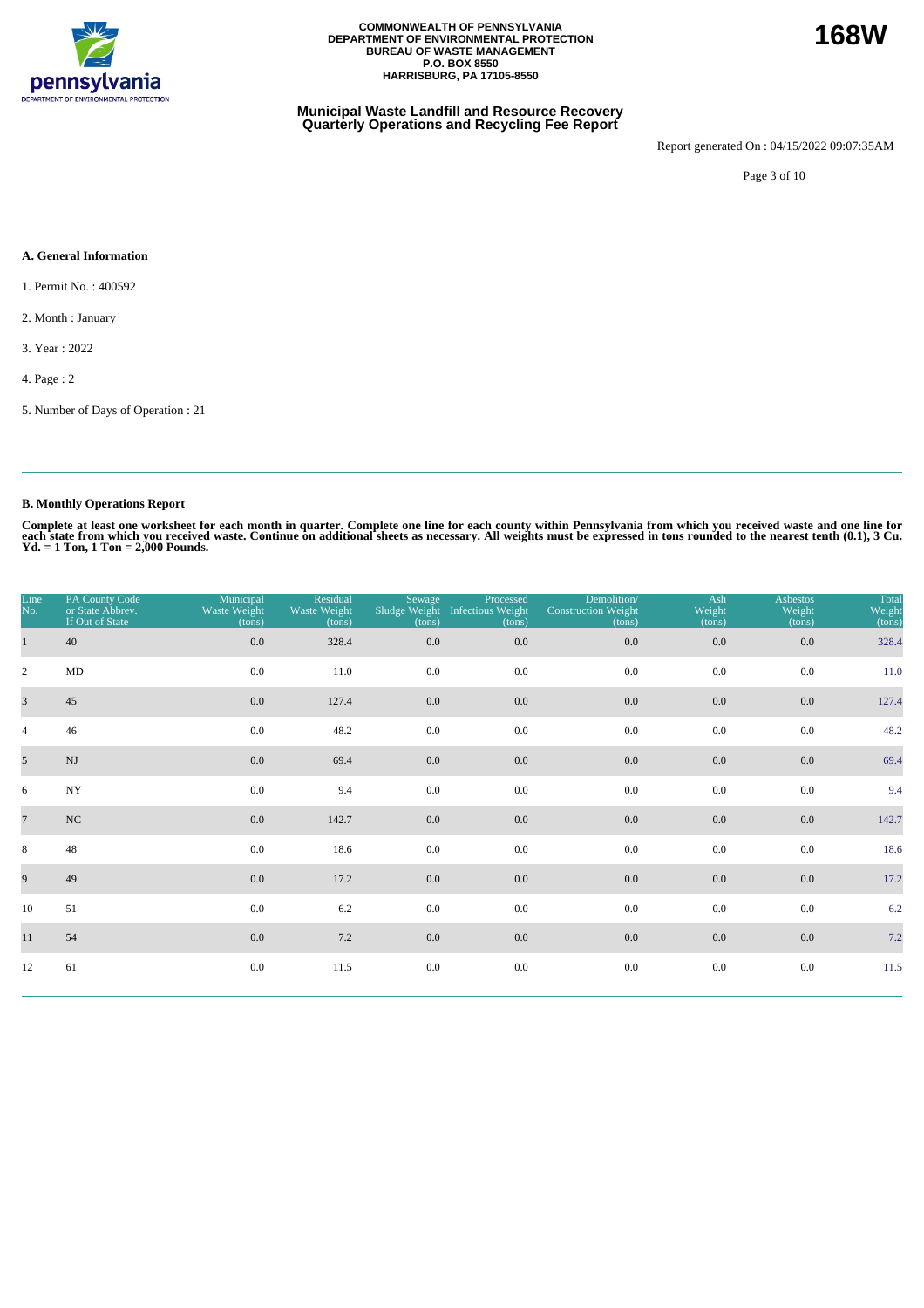

## **Municipal Waste Landfill and Resource Recovery Quarterly Operations and Recycling Fee Report**

Report generated On : 04/15/2022 09:07:35AM

Page 4 of 10

# **A. General Information**

- 1. Permit No. : 400592
- 2. Month : January
- 3. Year : 2022
- 4. Page : 3
- 5. Number of Days of Operation : 21

# **B. Monthly Operations Report**

| Line<br>No.             | PA County Code<br>or State Abbrev.<br>If Out of State | Municipal<br>Waste Weight<br>(tons) | Residual<br>Waste Weight<br>(tons) | Sewage<br>(tons) | Processed<br>Sludge Weight Infectious Weight<br>(tons) | Demolition/<br><b>Construction Weight</b><br>(tons) | Ash<br>Weight<br>(tons) | <b>Asbestos</b><br>Weight<br>(tons) | Total<br>Weight<br>(tons) |
|-------------------------|-------------------------------------------------------|-------------------------------------|------------------------------------|------------------|--------------------------------------------------------|-----------------------------------------------------|-------------------------|-------------------------------------|---------------------------|
| $\mathbf{1}$            | 65                                                    | 0.0                                 | 14.0                               | 0.0              | $0.0\,$                                                | 0.0                                                 | $0.0\,$                 | 0.0                                 | 14.0                      |
| $\overline{2}$          | 66                                                    | $0.0\,$                             | 100.0                              | 0.0              | 0.0                                                    | 0.0                                                 | 0.0                     | 0.0                                 | 100.0                     |
| $\overline{\mathbf{3}}$ | 67                                                    | 0.0                                 | 67.2                               | 0.0              | $0.0\,$                                                | 0.0                                                 | 0.0                     | 0.0                                 | 67.2                      |
| $\sqrt{4}$              |                                                       |                                     |                                    |                  |                                                        |                                                     |                         |                                     |                           |
| $\mathfrak{S}$          |                                                       |                                     |                                    |                  |                                                        |                                                     |                         |                                     |                           |
| 6                       |                                                       |                                     |                                    |                  |                                                        |                                                     |                         |                                     |                           |
| $\overline{7}$          |                                                       |                                     |                                    |                  |                                                        |                                                     |                         |                                     |                           |
| $\,8\,$                 |                                                       |                                     |                                    |                  |                                                        |                                                     |                         |                                     |                           |
| $\overline{9}$          |                                                       |                                     |                                    |                  |                                                        |                                                     |                         |                                     |                           |
| 10                      |                                                       |                                     |                                    |                  |                                                        |                                                     |                         |                                     |                           |
| 11                      |                                                       |                                     |                                    |                  |                                                        |                                                     |                         |                                     |                           |
| 12                      |                                                       |                                     |                                    |                  |                                                        |                                                     |                         |                                     |                           |
| 13                      | <b>Monthly Total</b>                                  | 24,345.9                            | 6,319.6                            | 0.0              | 0.0                                                    | 18.4                                                | 0.0                     | 0.0                                 | 30,683.9                  |

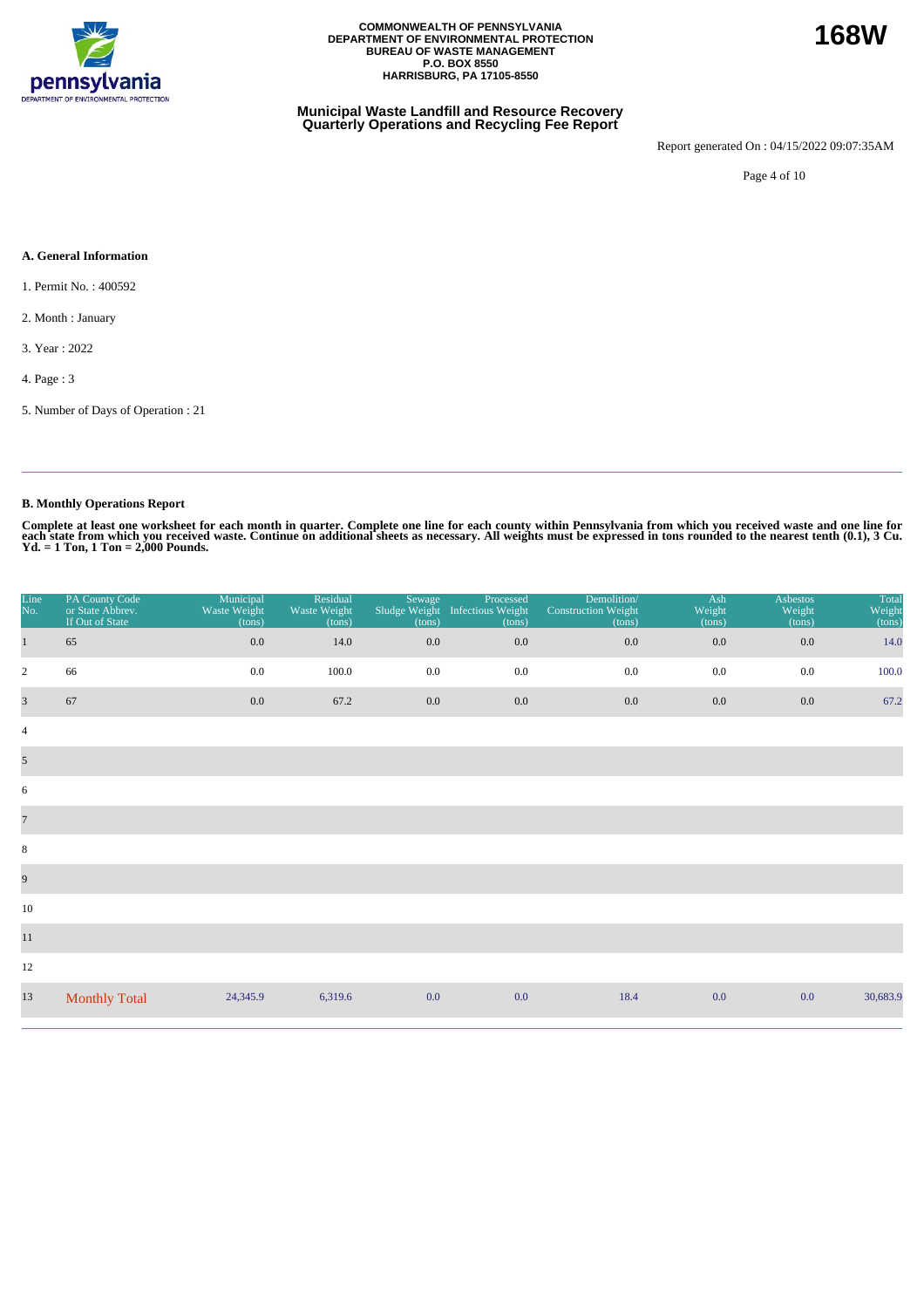

## **Municipal Waste Landfill and Resource Recovery Quarterly Operations and Recycling Fee Report**

Report generated On : 04/15/2022 09:07:35AM

Page 5 of 10

## **A. General Information**

- 1. Permit No. : 400592
- 2. Month : February
- 3. Year : 2022
- 4. Page : 4
- 5. Number of Days of Operation : 21

# **B. Monthly Operations Report**

| Line<br>No.     | PA County Code<br>or State Abbrev.<br>If Out of State | Municipal<br>Waste Weight<br>(tons) | Residual<br>Waste Weight<br>(tons) | Sewage<br>(tons) | Processed<br>Sludge Weight Infectious Weight<br>(tons) | Demolition/<br><b>Construction Weight</b><br>(tons) | Ash<br>Weight<br>(tons) | <b>Asbestos</b><br>Weight<br>(tons) | Total<br>Weight<br>(tons) |
|-----------------|-------------------------------------------------------|-------------------------------------|------------------------------------|------------------|--------------------------------------------------------|-----------------------------------------------------|-------------------------|-------------------------------------|---------------------------|
| $\mathbf{1}$    | 06                                                    | 0.0                                 | 67.5                               | 0.0              | 0.0                                                    | 0.0                                                 | 0.0                     | 0.0                                 | 67.5                      |
| $\overline{2}$  | 07                                                    | 0.0                                 | 7.2                                | 0.0              | 0.0                                                    | 0.0                                                 | 0.0                     | 0.0                                 | 7.2                       |
| $\overline{3}$  | 09                                                    | 0.0                                 | 163.7                              | 0.0              | 0.0                                                    | 0.0                                                 | 0.0                     | 0.0                                 | 163.7                     |
| $\overline{4}$  | 11                                                    | 0.0                                 | 10.6                               | 0.0              | 0.0                                                    | 0.0                                                 | 0.0                     | 0.0                                 | 10.6                      |
| 5 <sup>5</sup>  | 15                                                    | 0.0                                 | 21.3                               | 0.0              | 0.0                                                    | 0.0                                                 | $0.0\,$                 | 0.0                                 | 21.3                      |
| 6               | 18                                                    | 0.0                                 | 34.7                               | 0.0              | 0.0                                                    | 0.0                                                 | 0.0                     | 0.0                                 | 34.7                      |
| $7\overline{ }$ | 21                                                    | 25.8                                | 1.8                                | 0.0              | 0.0                                                    | 0.0                                                 | 0.0                     | 0.0                                 | 27.6                      |
| 8               | 22                                                    | 55.7                                | 243.0                              | 0.0              | 0.0                                                    | 0.0                                                 | 0.0                     | 0.0                                 | 298.7                     |
| 9               | DE                                                    | 0.0                                 | 88.0                               | 0.0              | 0.0                                                    | 0.0                                                 | 0.0                     | 0.0                                 | 88.0                      |
| 10              | $\mathbf{FL}$                                         | $0.0\,$                             | 9.4                                | 0.0              | 0.0                                                    | 0.0                                                 | $0.0\,$                 | 0.0                                 | 9.4                       |
| 11              | 36                                                    | 24,420.0                            | 4,614.0                            | 0.0              | 0.0                                                    | 18.3                                                | 0.0                     | 0.0                                 | 29,052.3                  |
| 12              | 38                                                    | 0.0                                 | 410.3                              | $0.0\,$          | $0.0\,$                                                | $0.0\,$                                             | 0.0                     | 0.0                                 | 410.3                     |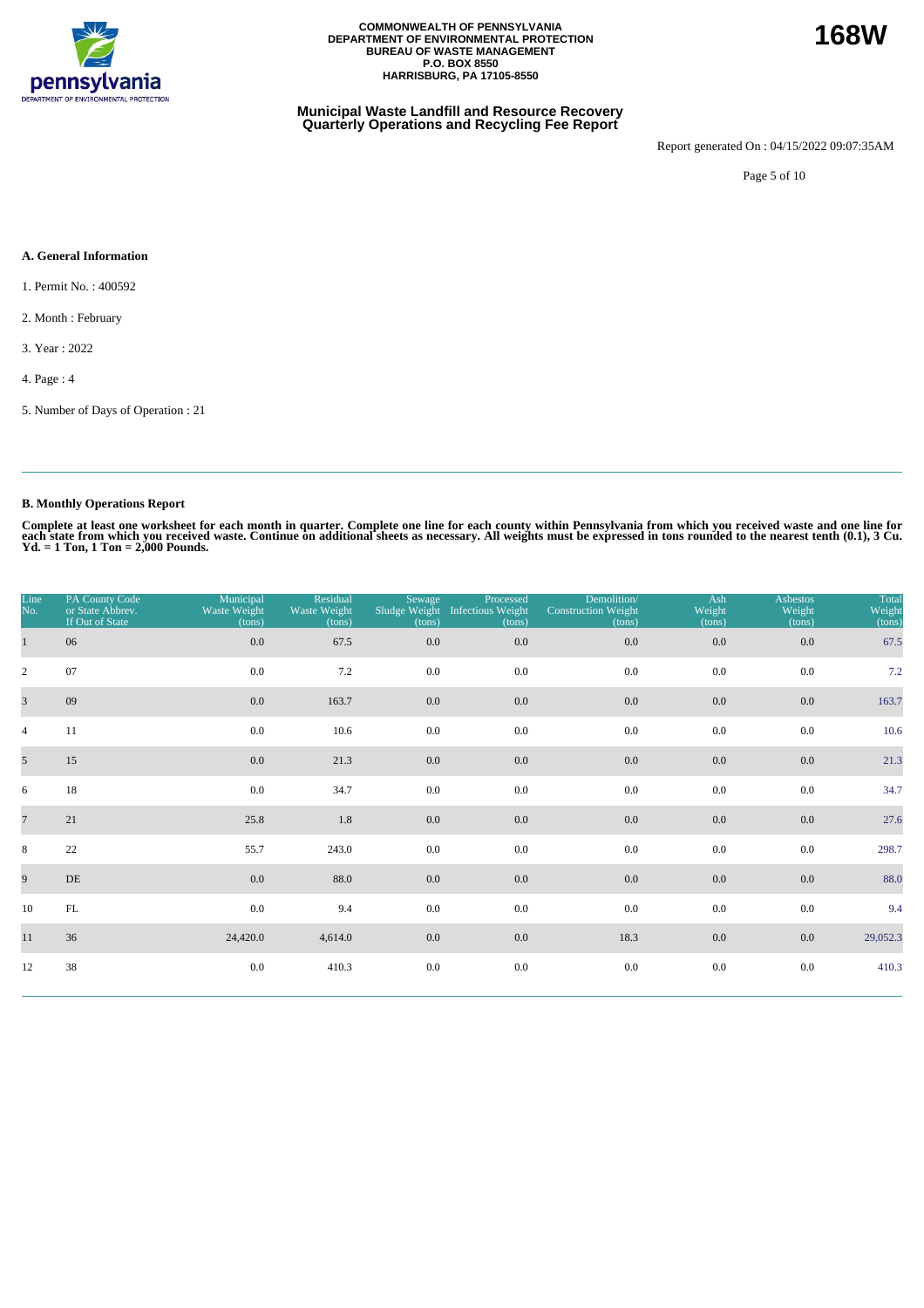

## **Municipal Waste Landfill and Resource Recovery Quarterly Operations and Recycling Fee Report**

Report generated On : 04/15/2022 09:07:35AM

**168W**

Page 6 of 10

## **A. General Information**

- 1. Permit No. : 400592
- 2. Month : February
- 3. Year : 2022
- 4. Page : 5
- 5. Number of Days of Operation : 21

# **B. Monthly Operations Report**

| Line<br>No.    | PA County Code<br>or State Abbrev.<br>If Out of State | Municipal<br>Waste Weight<br>(tons) | Residual<br>Waste Weight<br>(tons) | Sewage<br>(tons) | Processed<br>Sludge Weight Infectious Weight<br>(tons) | Demolition/<br><b>Construction Weight</b><br>(tons) | Ash<br>Weight<br>(tons) | <b>Asbestos</b><br>Weight<br>(tons) | Total<br>Weight<br>(tons) |
|----------------|-------------------------------------------------------|-------------------------------------|------------------------------------|------------------|--------------------------------------------------------|-----------------------------------------------------|-------------------------|-------------------------------------|---------------------------|
|                | 39                                                    | 8.8                                 | 172.0                              | 0.0              | $0.0\,$                                                | 0.0                                                 | 0.0                     | 0.0                                 | 180.8                     |
| $\overline{c}$ | 40                                                    | 0.0                                 | 360.9                              | 0.0              | 0.0                                                    | 0.0                                                 | 0.0                     | 0.0                                 | 360.9                     |
| $\overline{3}$ | $\mbox{MD}$                                           | 0.0                                 | 13.4                               | 0.0              | 0.0                                                    | 0.0                                                 | 0.0                     | 0.0                                 | 13.4                      |
| $\overline{4}$ | 45                                                    | 0.0                                 | 18.7                               | 0.0              | 0.0                                                    | 0.0                                                 | 0.0                     | 0.0                                 | 18.7                      |
| 5 <sup>5</sup> | 46                                                    | 0.0                                 | 66.1                               | $0.0\,$          | $0.0\,$                                                | 0.0                                                 | 0.0                     | 0.0                                 | 66.1                      |
| 6              | $\mathbf{N}\mathbf{J}$                                | 22.2                                | 113.8                              | 0.0              | 0.0                                                    | 0.0                                                 | 0.0                     | 0.0                                 | 136.0                     |
| $\overline{7}$ | NC                                                    | 0.0                                 | 206.1                              | 0.0              | $0.0\,$                                                | 0.0                                                 | 0.0                     | 0.0                                 | 206.1                     |
| 8              | 48                                                    | 0.0                                 | 11.0                               | 0.0              | 0.0                                                    | 0.0                                                 | 0.0                     | 0.0                                 | 11.0                      |
| 9              | 49                                                    | 0.0                                 | 13.6                               | 0.0              | $0.0\,$                                                | 0.0                                                 | 0.0                     | 0.0                                 | 13.6                      |
| 10             | 51                                                    | 0.0                                 | 3.2                                | 0.0              | 0.0                                                    | 0.0                                                 | 0.0                     | 0.0                                 | 3.2                       |
| 11             | 54                                                    | $0.0\,$                             | 10.3                               | 0.0              | $0.0\,$                                                | 0.0                                                 | 0.0                     | $0.0\,$                             | 10.3                      |
| 12             | 61                                                    | $0.0\,$                             | 5.3                                | $0.0\,$          | 0.0                                                    | 0.0                                                 | 0.0                     | $0.0\,$                             | 5.3                       |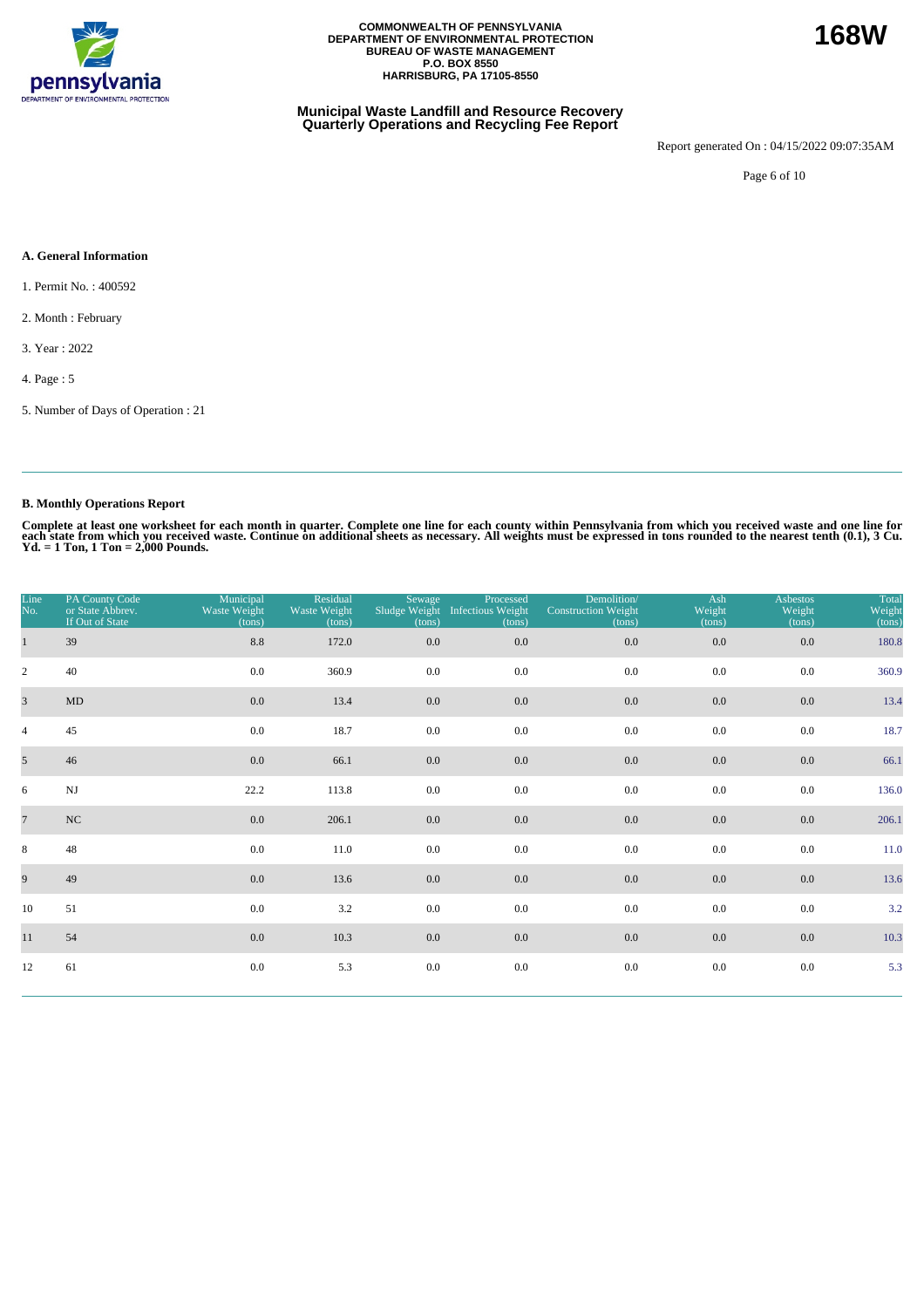

## **Municipal Waste Landfill and Resource Recovery Quarterly Operations and Recycling Fee Report**

Report generated On : 04/15/2022 09:07:35AM

Page 7 of 10

# **A. General Information**

- 1. Permit No. : 400592
- 2. Month : February
- 3. Year : 2022
- 4. Page : 6
- 5. Number of Days of Operation : 21

# **B. Monthly Operations Report**

| Line<br>No.             | PA County Code<br>or State Abbrev.<br>If Out of State | Municipal<br>Waste Weight<br>(tons) | Residual<br>Waste Weight<br>(tons) | Sewage<br>Sludge Weight<br>(tons) | Processed<br><b>Infectious Weight</b><br>(tons) | Demolition/<br><b>Construction Weight</b><br>(tons) | Ash<br>Weight<br>(tons) | <b>Asbestos</b><br>Weight<br>(tons) | Total<br>Weight<br>(tons) |
|-------------------------|-------------------------------------------------------|-------------------------------------|------------------------------------|-----------------------------------|-------------------------------------------------|-----------------------------------------------------|-------------------------|-------------------------------------|---------------------------|
| $\mathbf{1}$            | 65                                                    | 0.0                                 | 11.1                               | 0.0                               | $0.0\,$                                         | 0.0                                                 | $0.0\,$                 | 0.0                                 | 11.1                      |
| $\overline{2}$          | 66                                                    | 0.0                                 | 127.9                              | 0.0                               | 0.0                                             | 0.0                                                 | 0.0                     | 0.0                                 | 127.9                     |
| $\overline{\mathbf{3}}$ | 67                                                    | 0.0                                 | 66.5                               | 0.0                               | $0.0\,$                                         | 0.0                                                 | 0.0                     | 0.0                                 | 66.5                      |
| $\overline{4}$          |                                                       |                                     |                                    |                                   |                                                 |                                                     |                         |                                     |                           |
| $\mathfrak{S}$          |                                                       |                                     |                                    |                                   |                                                 |                                                     |                         |                                     |                           |
| 6                       |                                                       |                                     |                                    |                                   |                                                 |                                                     |                         |                                     |                           |
| $\overline{7}$          |                                                       |                                     |                                    |                                   |                                                 |                                                     |                         |                                     |                           |
| $\,8\,$                 |                                                       |                                     |                                    |                                   |                                                 |                                                     |                         |                                     |                           |
| 9                       |                                                       |                                     |                                    |                                   |                                                 |                                                     |                         |                                     |                           |
| 10                      |                                                       |                                     |                                    |                                   |                                                 |                                                     |                         |                                     |                           |
| $11\,$                  |                                                       |                                     |                                    |                                   |                                                 |                                                     |                         |                                     |                           |
| 12                      |                                                       |                                     |                                    |                                   |                                                 |                                                     |                         |                                     |                           |
| 13                      | <b>Monthly Total</b>                                  | 24,532.5                            | 6,871.4                            | 0.0                               | 0.0                                             | 18.3                                                | 0.0                     | 0.0                                 | 31,422.2                  |

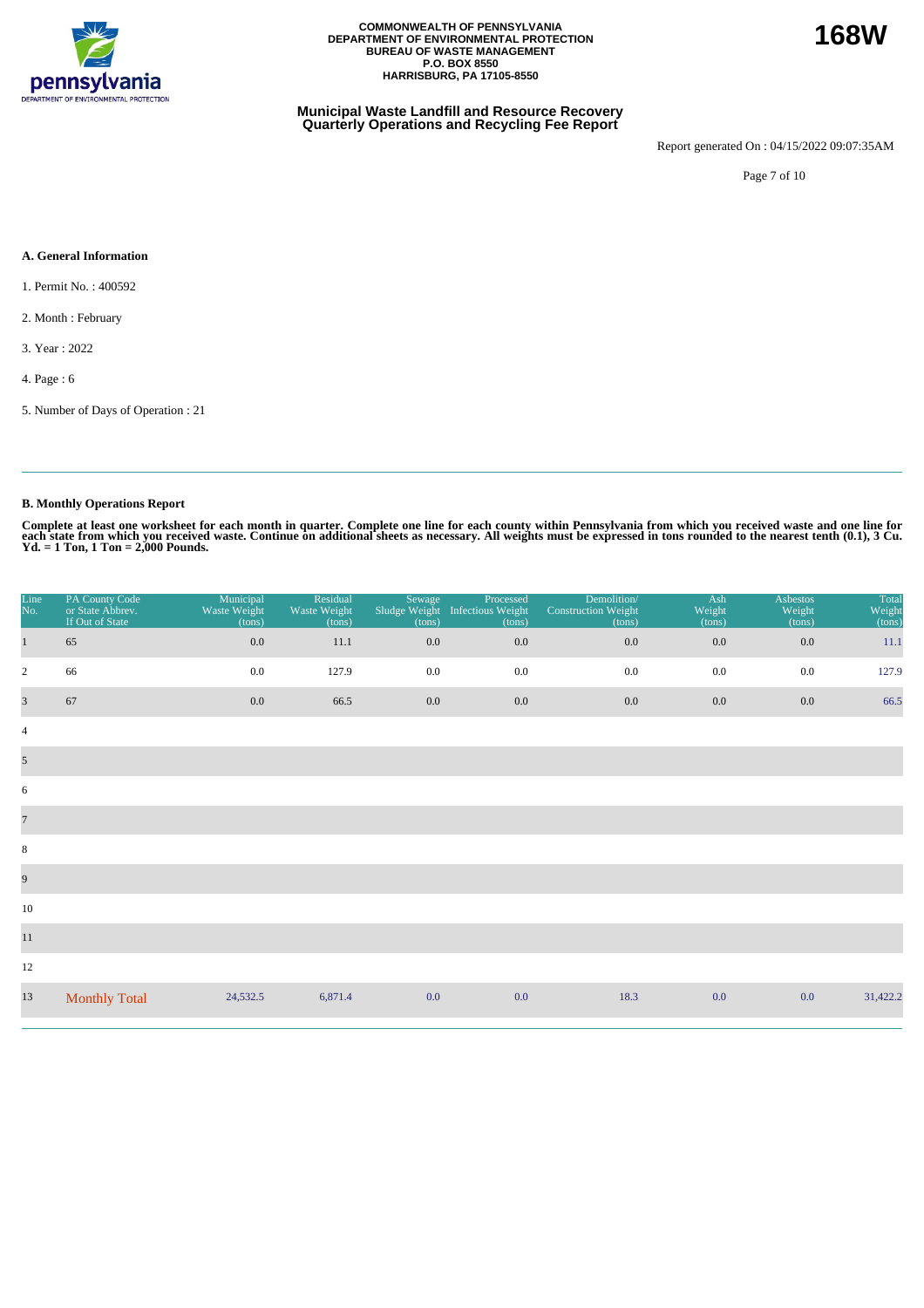

## **Municipal Waste Landfill and Resource Recovery Quarterly Operations and Recycling Fee Report**

Report generated On : 04/15/2022 09:07:35AM

**168W**

Page 8 of 10

## **A. General Information**

1. Permit No. : 400592

2. Month : March

3. Year : 2022

4. Page : 7

5. Number of Days of Operation : 24

# **B. Monthly Operations Report**

| Line<br>No.     | PA County Code<br>or State Abbrev.<br>If Out of State | Municipal<br>Waste Weight<br>(tons) | Residual<br>Waste Weight<br>(tons) | Sewage<br>(tons) | Processed<br>Sludge Weight Infectious Weight<br>(tons) | Demolition/<br><b>Construction Weight</b><br>(tons) | Ash<br>Weight<br>(tons) | <b>Asbestos</b><br>Weight<br>(tons) | Total<br>Weight<br>(tons) |
|-----------------|-------------------------------------------------------|-------------------------------------|------------------------------------|------------------|--------------------------------------------------------|-----------------------------------------------------|-------------------------|-------------------------------------|---------------------------|
| $\mathbf{1}$    | 06                                                    | 0.0                                 | 66.7                               | 0.0              | 0.0                                                    | 0.0                                                 | 0.0                     | 0.0                                 | 66.7                      |
| $\overline{2}$  | 07                                                    | 0.0                                 | 7.4                                | 0.0              | 0.0                                                    | 0.0                                                 | 0.0                     | 0.0                                 | 7.4                       |
| $\overline{3}$  | 09                                                    | 0.0                                 | 178.4                              | 0.0              | 0.0                                                    | 0.0                                                 | 0.0                     | 0.0                                 | 178.4                     |
| $\overline{4}$  | 11                                                    | 0.0                                 | 3.7                                | 0.0              | 0.0                                                    | 0.0                                                 | 0.0                     | 0.0                                 | 3.7                       |
| 5 <sup>5</sup>  | 15                                                    | 0.0                                 | 23.3                               | 0.0              | 0.0                                                    | 0.0                                                 | $0.0\,$                 | 0.0                                 | 23.3                      |
| 6               | 18                                                    | 0.0                                 | 34.5                               | 0.0              | 0.0                                                    | 0.0                                                 | 0.0                     | 0.0                                 | 34.5                      |
| $7\overline{ }$ | 21                                                    | 40.0                                | 0.0                                | 0.0              | 0.0                                                    | 0.0                                                 | 0.0                     | 0.0                                 | 40.0                      |
| 8               | 22                                                    | 26.5                                | 174.3                              | 0.0              | 0.0                                                    | 0.0                                                 | 0.0                     | 0.0                                 | 200.8                     |
| 9               | $\rm DE$                                              | 0.0                                 | 67.8                               | 0.0              | 0.0                                                    | 0.0                                                 | 0.0                     | 0.0                                 | 67.8                      |
| 10              | 36                                                    | 25,744.4                            | 4,909.7                            | 0.0              | 0.0                                                    | 30.2                                                | $0.0\,$                 | 0.0                                 | 30,684.3                  |
| 11              | 38                                                    | 0.0                                 | 851.9                              | 0.0              | 0.0                                                    | $0.0\,$                                             | 0.0                     | 0.0                                 | 851.9                     |
| 12              | 39                                                    | 23.3                                | 287.0                              | $0.0\,$          | $0.0\,$                                                | 0.0                                                 | 0.0                     | 0.0                                 | 310.3                     |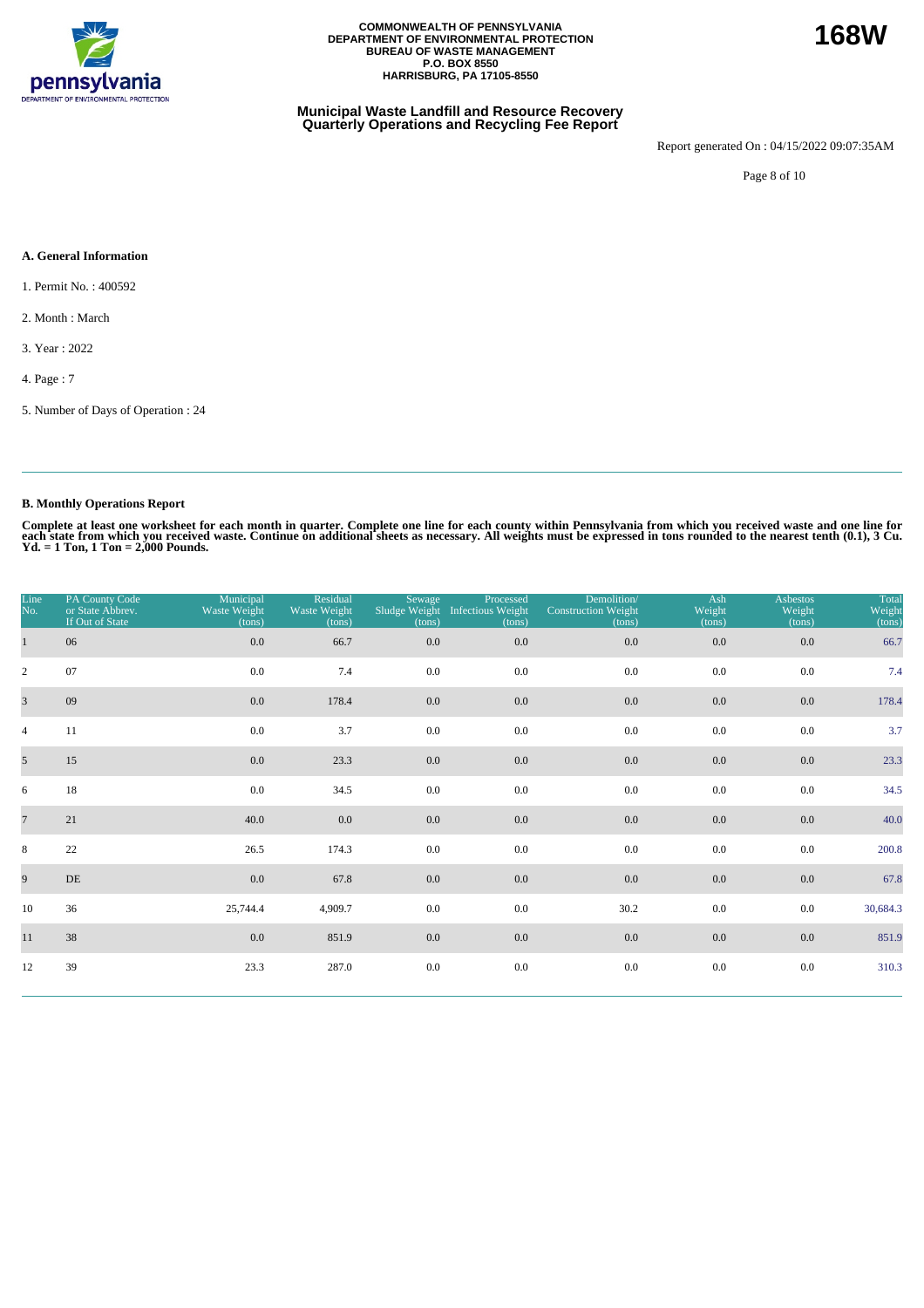

## **Municipal Waste Landfill and Resource Recovery Quarterly Operations and Recycling Fee Report**

Report generated On : 04/15/2022 09:07:35AM

**168W**

Page 9 of 10

## **A. General Information**

1. Permit No. : 400592

2. Month : March

3. Year : 2022

4. Page : 8

5. Number of Days of Operation : 24

# **B. Monthly Operations Report**

| Line<br>No.    | PA County Code<br>or State Abbrev.<br>If Out of State | Municipal<br>Waste Weight<br>(tons) | Residual<br>Waste Weight<br>(tons) | Sewage<br>(tons) | Processed<br>Sludge Weight Infectious Weight<br>(tons) | Demolition/<br><b>Construction Weight</b><br>(tons) | Ash<br>Weight<br>(tons) | <b>Asbestos</b><br>Weight<br>(tons) | Total<br>Weight<br>(tons) |
|----------------|-------------------------------------------------------|-------------------------------------|------------------------------------|------------------|--------------------------------------------------------|-----------------------------------------------------|-------------------------|-------------------------------------|---------------------------|
| $\mathbf{1}$   | 40                                                    | 0.0                                 | 238.3                              | $0.0\,$          | 0.0                                                    | $0.0\,$                                             | 0.0                     | $0.0\,$                             | 238.3                     |
| $\overline{2}$ | $\rm MD$                                              | $0.0\,$                             | 5.2                                | 0.0              | 0.0                                                    | $0.0\,$                                             | 0.0                     | 0.0                                 | 5.2                       |
| $\overline{3}$ | 45                                                    | 0.0                                 | 13.4                               | $0.0\,$          | 0.0                                                    | 0.0                                                 | 0.0                     | 0.0                                 | 13.4                      |
| $\overline{4}$ | 46                                                    | $0.0\,$                             | 71.2                               | 0.0              | 0.0                                                    | 0.0                                                 | 0.0                     | 0.0                                 | 71.2                      |
| 5 <sup>5</sup> | $\mathbf{N}\mathbf{J}$                                | 0.0                                 | 62.7                               | $0.0\,$          | 0.0                                                    | 0.0                                                 | 0.0                     | 0.0                                 | 62.7                      |
| 6              | $_{\rm NC}$                                           | 0.0                                 | 227.8                              | 0.0              | 0.0                                                    | 0.0                                                 | 0.0                     | 0.0                                 | 227.8                     |
| $\overline{7}$ | 48                                                    | 0.0                                 | 19.4                               | $0.0\,$          | 0.0                                                    | 0.0                                                 | 0.0                     | 0.0                                 | 19.4                      |
| 8              | 49                                                    | $0.0\,$                             | 16.5                               | 0.0              | 0.0                                                    | 0.0                                                 | 0.0                     | 0.0                                 | 16.5                      |
| 9              | 51                                                    | 0.0                                 | 11.5                               | $0.0\,$          | 0.0                                                    | 0.0                                                 | 0.0                     | 0.0                                 | 11.5                      |
| 10             | PR                                                    | $0.0\,$                             | 28.9                               | 0.0              | 0.0                                                    | 0.0                                                 | 0.0                     | 0.0                                 | 28.9                      |
| 11             | 54                                                    | 0.0                                 | 14.5                               | $0.0\,$          | 0.0                                                    | 0.0                                                 | 0.0                     | 0.0                                 | 14.5                      |
| 12             | 61                                                    | 0.0                                 | 8.0                                | 0.0              | 0.0                                                    | $0.0\,$                                             | 0.0                     | 0.0                                 | 8.0                       |